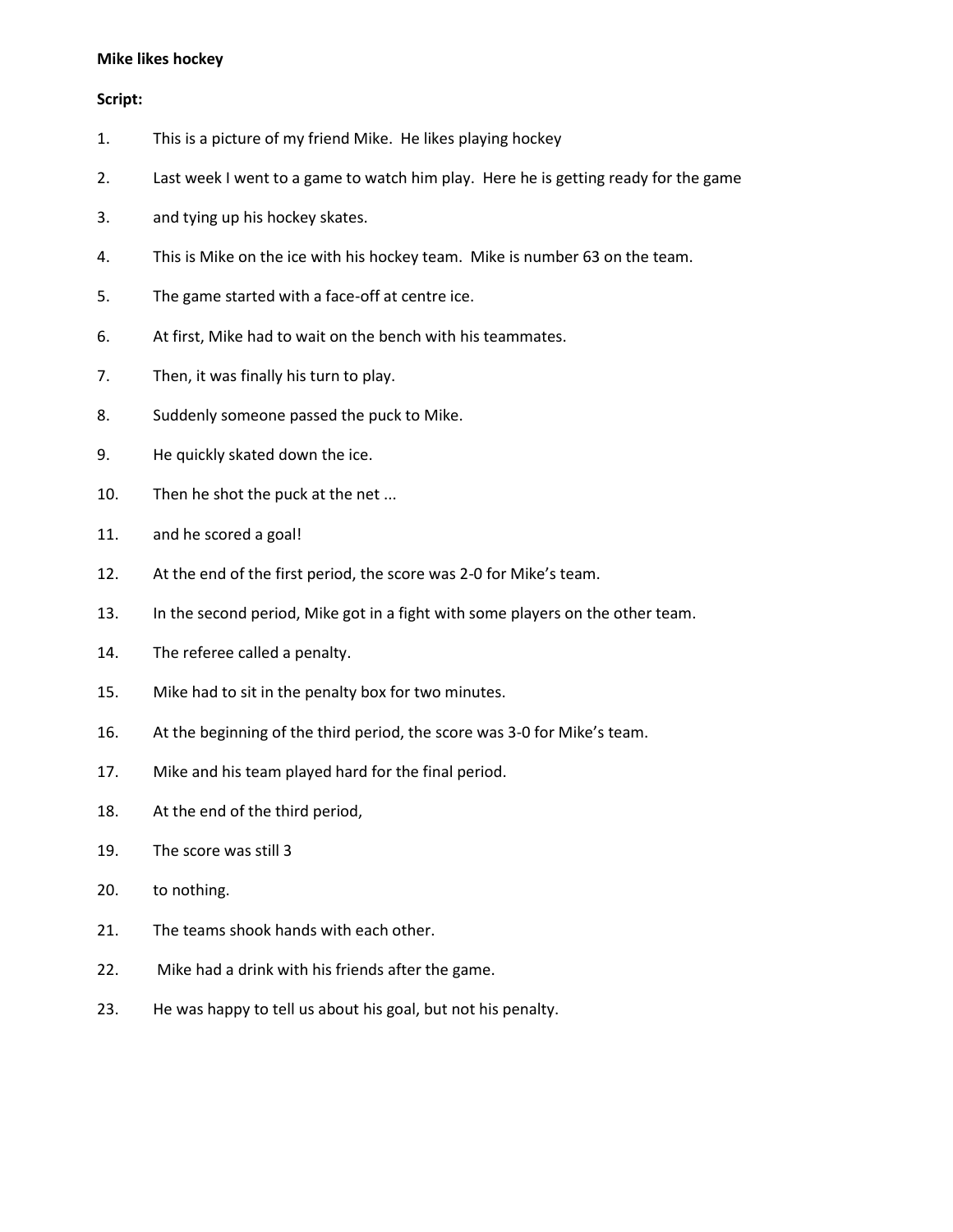# **Mike Likes Hockey**

## **Order the events:**

| Mike had to sit in the penalty box for two minutes.                            |
|--------------------------------------------------------------------------------|
| At the end of the game, the score was 3-0 for Mike's team.                     |
| At first, Mike had to wait on the bench with his teammates.                    |
| Mike scored a goal!                                                            |
| Mike got in a fight with some players on the other team.                       |
| Mike tied up his hockey skates.                                                |
| Mike had a drink with his friends after the game and talked<br>about the game. |
| At the beginning of the third period, the score was 3-0 for<br>Mike's team.    |
| The game started with a face-off at centre ice.                                |
| At the end of the first period, the score was 2-0 for Mike's<br>team.          |
| Last week I went to a hockey game to watch Mike play.                          |
| Mike and his team played hard for the final period.                            |
| The teams shook hands with each other.                                         |
| Someone passed the puck to Mike.                                               |